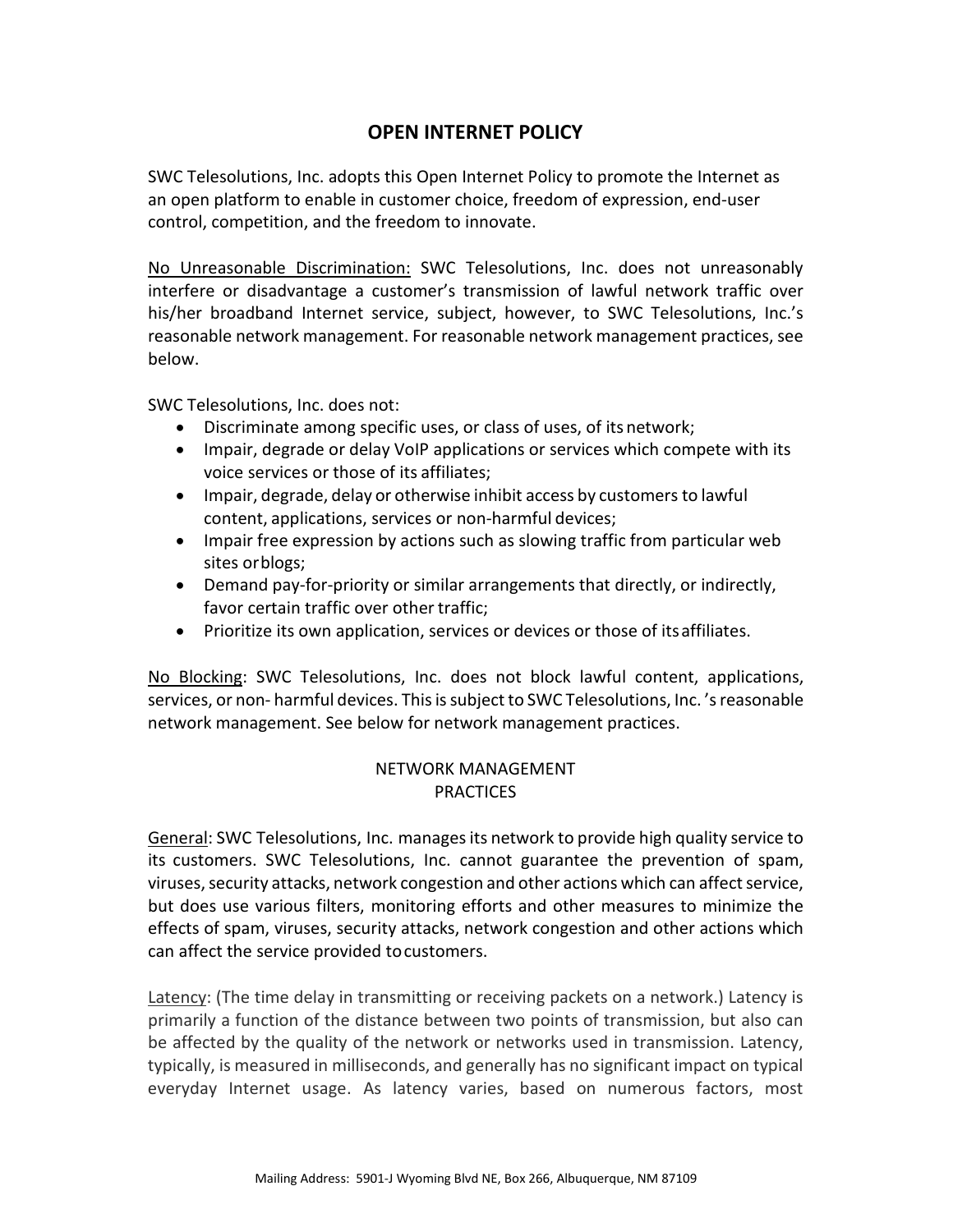importantly the distance between a customer's computer and the ultimate Internet destination (as well as the number and variety of networks your packets cross), it is not possible to provide customers with a single figure that will define latency as part of a user experience.

Congestion: SWC Telesolutions, Inc. has always done everything within its power to avoid Congestion. However, it may be possible that congestion occurs in the future, particularly as it may be related to the service capacity from third parties used by SWC Telesolutions, Inc. to provide customers access to the web. Such service capacity and attendant congestion concerns are outside the control of SWC Telesolutions, Inc.

SWC Telesolutions, Inc. does implement management network techniques in order to minimize congestion. SWC Telesolutions, Inc. operates and plans its network to accommodate the necessary traffic requirements. In the event of congestion, all traffic is classified as best effort.

Our capacity management approach will change over time, as we continue to study and enhance our practices and as new technologies emerge. In the meantime, we will continue to invest in our network in accordance with our normal course of business operations, which will include installing technology that increases speed and capacity of services.

Such management techniques include the monitoring of bandwidth in and out of SWC Telesolutions, Inc. 's internet network.

Use of Network: In no case will SWC Telesolutions, Inc. discriminate among customers on the basis of the lawful type of content, applications, services or devices which the customer uses.

Applications: Customers may use any lawful and commercially available application which they desire. SWC Telesolutions, Inc. does not normally monitor the content of the customer's traffic or applications and undertakes no obligation to monitor or investigate the lawfulness of any specific application used by a customer. SWC Telesolutions, Inc. will only take steps regarding an application- specific behavior by a customer if there is a reasonable belief that the application will cause harm to SWC Telesolutions, Inc.'s network or is unlawful, including, but not limited to, violation of intellectual property rights. SWC Telesolutions, Inc. though, does use devises to monitor the amount and frequency of customer's usage.

Devices: A customer may use any lawful, compatible type-accepted and commercially available device which they desire on the network provided by SWC Telesolutions, Inc. as long as such device does not harm the network or infringe upon the intellectual rights of another.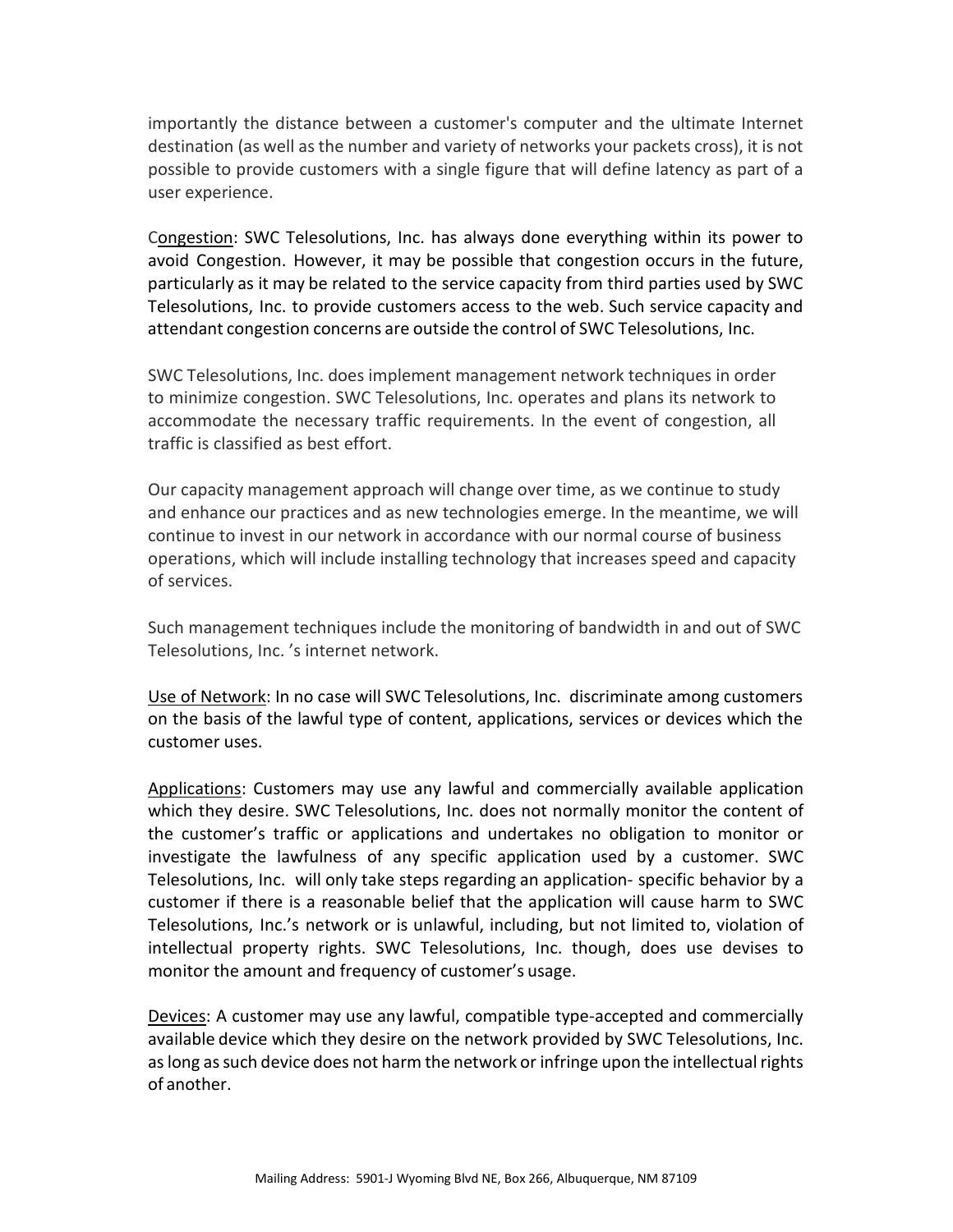Security: SWC Telesolutions, Inc. undertakes no obligation to monitor or protect customer traffic from spam, viruses, denial of service attacks or other malicious, unlawful or unwarranted activities. SWC Telesolutions, Inc. does not guarantee that it can protect customers from any or all security breaches. The customer is using this service at its own risk. Customers are cautioned to purchase their own spam filtering and antivirus software from commercial vendors to meet their needs. However, a customer that is subject to spam, virus, denial of service attack or similar malicious, unlawful or unwarranted activities is urged to contact SWC Telesolutions, Inc. as soon as possible. SWC Telesolutions, Inc. will work with the customer on how the customer can take appropriate and economically reasonable efforts to address the matter. SWC Telesolutions, Inc. reserves the right to restrict, suspend or terminate a customer's service in the event customer's security breach negatively impacts SWC Telesolutions, Inc.'s network or service to other customers.

Other Matters: If identified by the Company as such, SWC Telesolutions, Inc. will charge wi-fi sharing, reselling, or unsecured network users different rates for the service.

## PERFORMANCE CHARACTERISTICS

The pricing and levels of service provided by SWC Telesolutions, Inc. can be found at [http://www.sacredwindcommunications.com/Internet\\_Services.aspx.](http://www.sacredwindcommunications.com/Internet_Services.aspx.) The service provided is a DSL type of service consisting of fiber optic and copper digital facilities. Expected access speeds in the DSL portions of the network range from 4Mb to 200Mb depending on the actual lengths of the respective fiber trunks and copper lines. SWC Telesolutions, Inc.'s ability to deliver the speeds set forth above may be affected by significant use of specialized services such as Internet-based videoservices.

Your Internet Speeds: SWC Telesolutions, Inc. provides residential and commercial customers with a variety of high speed Internet plans from which to choose, ranging from our initial tier with download speeds up to 6 megabits per second ("Mbps"), and our top tier with speeds up to 100Mbps. SWC Telesolutions, Inc. provisions its customers' modems and engineers its network to ensure that its customers can enjoy the speeds to which they subscribe. However, SWC Telesolutions, Inc. does not guarantee that a customer will actually achieve those speeds at all times. Without purchasing an expensive, dedicated Internet connection, no Internet Service Provider ("ISP") can guarantee a particular speed at all times to a customer. SWC Telesolutions, Inc. advertises its speeds as "up to" a specific level based on the tier of service to which a customer subscribes. This is also known as "Best Effort."

The "actual" speed that a customer will experience while using the Internet depends upon a variety of conditions, many of which are beyond the control of an ISP such as SWC Telesolutions, Inc. These conditions include: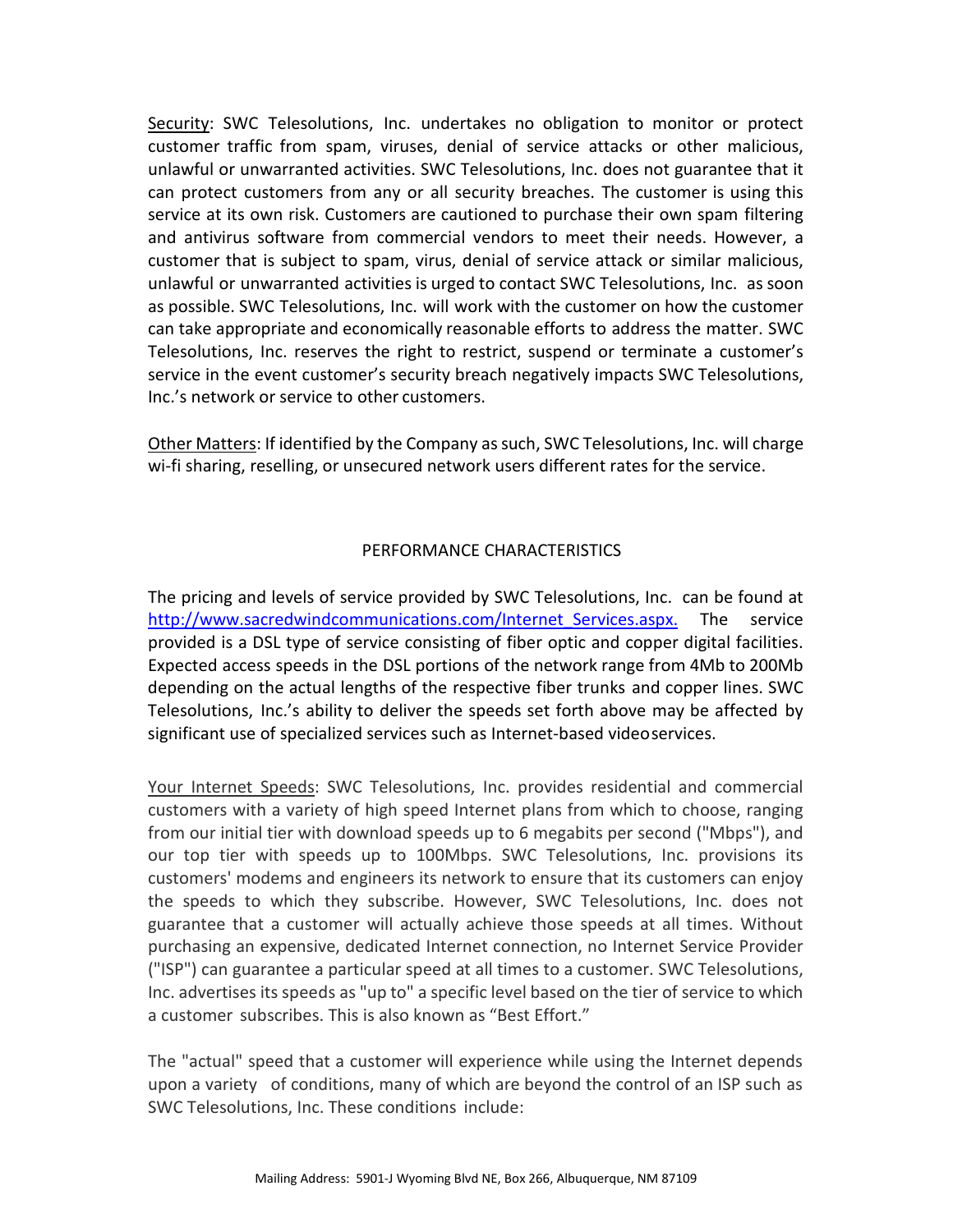- **1.** Performance of a customer's computer, including its age, processing capability, its operating system, the number of applications running simultaneously, and the presence of any malware and/or viruses.
- **2.** Type of connection between a customer's computer and SWC Telesolutions, Inc. equipment. For example, wireless connections may be slower than direct connections into a router or modem. Wireless connections also may be subject to greater fluctuations, interference and congestion. Wireless connections for use with SWC Telesolutions, Inc.'s higher speed tiers may not perform at the speeds delivered by these tiers.
- **3.** The distance packets travel (round trip time of packets) between a customer's computer and its final destination on the Internet, including the number and quality of the networks of various operators in the transmission path. The Internet is a "network of networks." A customer's connection may traverse the networks of multiple providers before reaching its destination, and the limitations of those networks will most likely affect the overall speed of that Internet connection.
- **4.** Congestion or high usage levels at the website or destination. If a large number of visitors are accessing a site or particular destination at the same time, your connection will be affected if the site or destination does not have sufficient capacity to serve all of the visitors efficiently.
- **5.** Gating of speeds or access by the website or destination. In order to control traffic or performance, many websites limit the speeds at which a visitor can download from their site. Those limitations will carry through to a customer's connection.
- **6.** The performance of the modem you have installed. Modem performance may degrade over time, and certain modems are not capable of handling higher speeds.

This is the reason that SWC Telesolutions, Inc., like all other ISPs, advertises speeds as "up to" a particular level, and does not guarantee them.

## **PRIVACY**

As a general statement, SWC Telesolutions, Inc. does not usually entail inspection of network traffic. SWC Telesolutions, Inc. does retain and store certain traffic information for time periods required by federal and state law, including, but not limited to, the identity of the customer using a particular IP address during a specific period of time. SWC Telesolutions, Inc. does assist law enforcement and provides traffic information that it may have available to it when requested pursuant to the Communications Assistance for Law Enforcement Act, the Foreign Intelligence Surveillance Act and other applicable national and state security and criminal statutes. For further information about SWC Telesolutions, Inc. use of personally identifiable